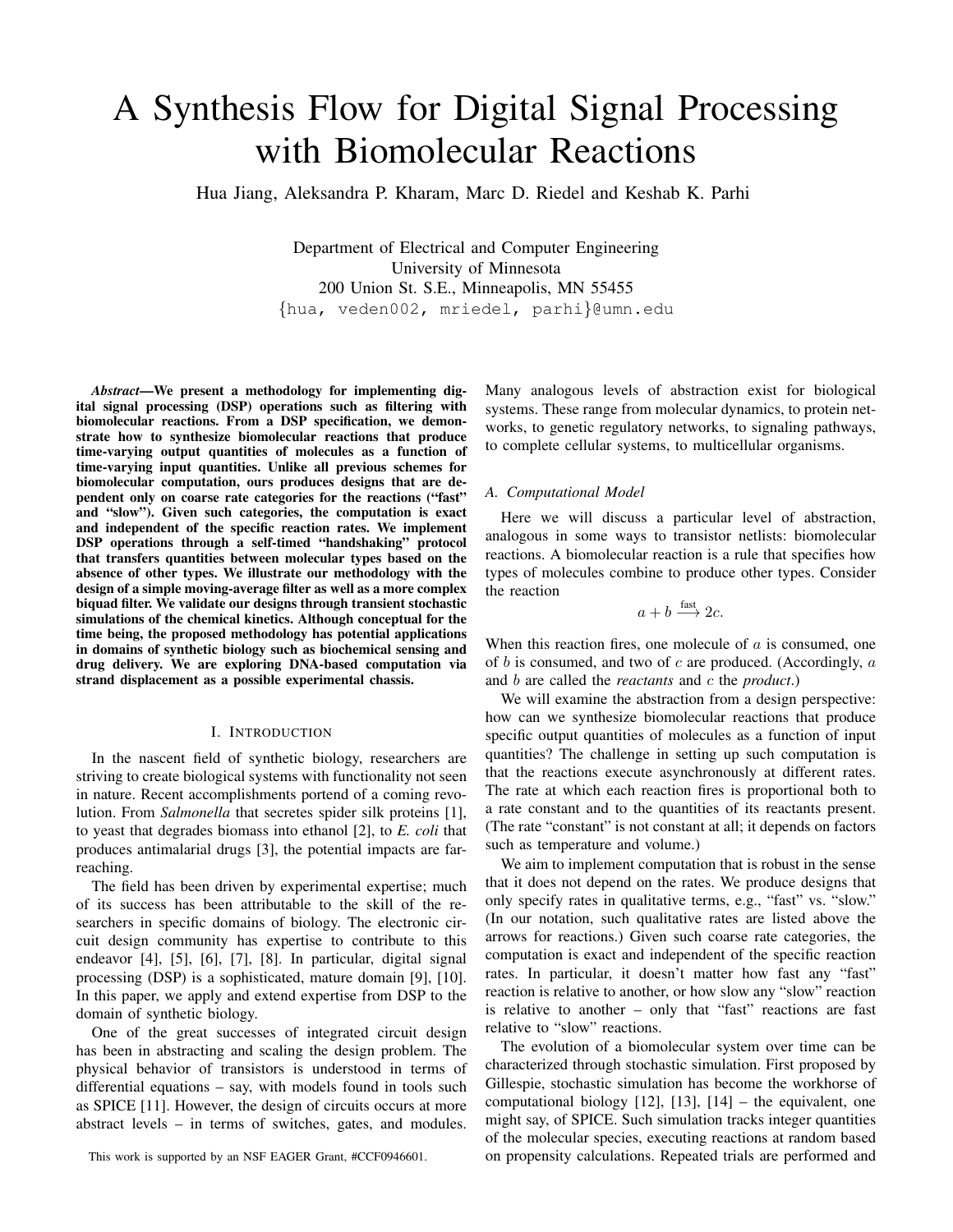

Fig. 1: A two-tap moving average filter.

the probability distribution of different outcomes is estimated by averaging the results.

## *B. Organization*

The paper is organized as follows. First, in Section II, we give a detailed example: we present a biomolecular implementation of a two-tap moving average filter. Then, in Section III, we present the general methodology for synthesizing DSP systems. To illustrate the general method, we provide a second, detailed example: a biomolecular implementation of a biquad filter. In Section IV, we present a general system synthesis flow. In Section V, we provide simulation results. Finally, in Section VI, we conclude with some remarks about potential applications for this work.

## II. EXAMPLE: A MOVING-AVERAGE FILTER

We illustrate our design methodology with a detailed example: a finite impulse response (FIR) filter. To elucidate the concepts, we present the design in simplified form first and then with some refinements.

## *A. Simplified Form*

An FIR filter is shown in Figure 1. This system computes a *moving average*: given a time-varying input signal X, the output  $Y$  is a smoother version of it. More precisely, the output is one-half the current input value plus one-half the previous value. We implement a biomolecular moving-average filter with the following reactions.

$$
g + X \xrightarrow{slow} A + C
$$
  
\n
$$
2C \xrightarrow{fast} R
$$
  
\n
$$
2A \xrightarrow{fast} Y
$$
\n(1)

$$
b + R \xrightarrow{\text{slow}} G
$$
  
\n
$$
r + G \xrightarrow{\text{slow}} B
$$
  
\n
$$
g + B \xrightarrow{\text{slow}} Y
$$
\n(2)



Fig. 2: Two-tap moving average filter in a three-phase configuration.

$$
\begin{array}{ccc}\n\varnothing & \xrightarrow{\text{slow}} & r \\
R+r & \xrightarrow{\text{fast}} & R \\
Y+r & \xrightarrow{\text{fast}} & Y \\
\varnothing & \xrightarrow{\text{slow}} & g \\
G+g & \xrightarrow{\text{fast}} & G \\
\varnothing & \xrightarrow{\text{slow}} & b \\
B+b & \xrightarrow{\text{fast}} & B \\
X+b & \xrightarrow{\text{fast}} & X\n\end{array} \tag{3}
$$

Here the symbol  $\varnothing$  indicates "no reactants" meaning the products are generated from a large or replenishable source. The molecular types are labeled in Figure 2. In the proposed scheme, there are three phases of computation. We color code the molecular types in corresponding color categories: Y and  $R$  in red;  $G$  in green; and  $X$  and  $B$  in blue.

In the group of reactions  $(1)$ , the quantity of the input X is transfered to the same quantity of types A and C (a *fanout* operation). Then the quantities of  $A$  and  $C$  are reduced to half (*scalar multiplication* operations). Then the quantity of A is transferred to the output  $Y$  and the quantity of  $C$  is transferred to R, the first of three types of a *delay* operation. The next two are G and B. Once the signal has moved through the delay operation, the quantity of  $B$  is transfered to the output  $Y$ . (Since this quantity is combined with the quantity of  $Y$ produced from A, this is an *addition* operation.)

Within each delay operation, quantities are transfered from  $R$  to  $G$ , and then to  $B$ ; this is accomplished by the group of reactions (2). Transfers between two color categories are enabled by the absence of the third category: red goes to green in the absence of blue; green goes to blue in the absence of red; and blue goes to red in the absence of green. This handshaking ensures that the delay element takes a new value only when it has finished processing the previous value. It is implemented by the group of reactions (3). These continually generate the types r, g, and b that we call "*absence indicators*." These types only persist in the absence of the corresponding signals:  $r$  in the absence of R and Y;  $q$  in the absence of  $G$ ; and  $b$  in the absence of  $X$  and  $B$ . They only persist in the absence because otherwise "fast" reactions consume them quickly.

Note that the quantity of the input  $X$  is sampled in the green-to-blue phase. We assume that an external source sup-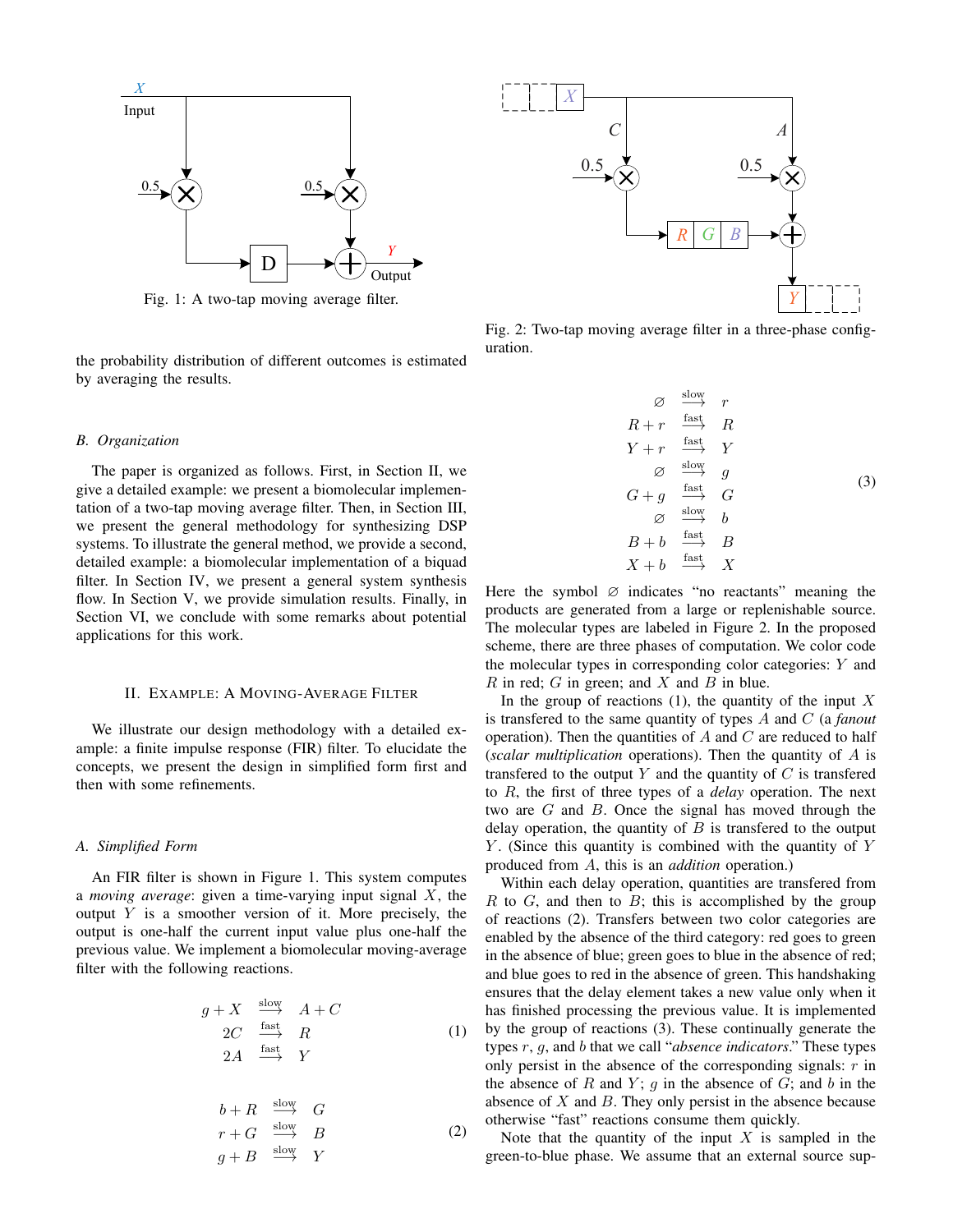

Fig. 3: RGB cycle in isolation.

plies the input. The output  $Y$  is produced in the blue-tored phase. We assume that an external sink consumes these molecules.

## *B. Refinement*

The essential aspect of the FIR design is that, within the RGB sequence for a delay operation, the full quantity of the preceding type is transfered to current type before the transfer to the succeeding type begins. For example, the reaction

$$
r + G \xrightarrow{\text{slow}} B \tag{4}
$$

should not fire until the reaction

$$
b + R \xrightarrow{\text{slow}} G \tag{5}
$$

has fired to completion.

However, the rate of a reaction is proportional to the quantities of its reactants. As molecules of  $R$  are transfered to  $G$ , the quantity of  $R$  decreases and so Reaction (5) slows down. With smaller quantities of  $R$  present, there will be larger quantities of the corresponding absence indicators  $r$ present. Meanwhile, the quantity of  $G$  increases so the rate of Reaction  $(4)$  increases. As a result, the transfer from  $G$  to  $B$  starts well before the transfer from  $R$  to  $G$  is complete. Similarly, the transfers from  $B$  to  $R$  and from  $R$  to  $G$  start earlier than they should. As a result, the iterative computation for the operation of our FIR filter fails.

To examine this issue, let us consider the RGB cycle in isolation, as illustrated in Figure 3. Suppose that this cycle is implemented with the following reactions:

$$
b + R \xrightarrow{\text{slow}} G
$$
  
\n
$$
r + G \xrightarrow{\text{slow}} B
$$
  
\n
$$
g + B \xrightarrow{\text{slow}} R
$$
  
\n
$$
\varnothing \xrightarrow{\text{slow}} r
$$
  
\n
$$
\varnothing \xrightarrow{\text{slow}} g
$$
  
\n
$$
\varnothing \xrightarrow{\text{slow}} b
$$
  
\n
$$
R + r \xrightarrow{\text{fast}} R
$$
  
\n
$$
G + g \xrightarrow{\text{fast}} G
$$
  
\n
$$
B + b \xrightarrow{\text{fast}} B.
$$
  
\n(6)

1 R 0.9 G B 0.8  $0.7$ Normalized Quantity Normalized Quantity 0.6 0.5 0.4 0.3 0.2 0.1  $0<sub>o</sub><sup>o</sup>$ 0 0.1 0.2 0.3 0.4 0.5 0.6 0.7 0.8 0.9 1 Normalized Time

Fig. 4: Simulation of the Chemical Kinetics for the RGB Transfer Reactions (6).

 $G$ , and  $B$ , but this oscillation is damped. This is confirmed by the experimental results in Figure 4. Here we simulated the chemical kinetics for the Reactions (6) [14]. In this figure, we see that the quantities oscillate with an attenuating envelope and converge to one third of the initial quantity of R.

A refinement to the RGB scheme solves this problem. We include reactions that accelerate and isolate the transfers in each phase. For the  $R$  to  $G$  phase, we add the reactions:

$$
2G \xrightarrow{\text{slow}} I_G
$$
  
\n
$$
I_G \xrightarrow{\text{fast}} 2G
$$
 (7)  
\n
$$
I_G + R \xrightarrow{\text{fast}} 3G.
$$

In these reactions, two molecules of  $G$  combine with one molecule of  $R$  to produce three molecules of  $G$ . The first step in this process is reversible: two molecules of  $G$  can combine, but in the absence of any molecules of  $R$ , the combined form will dissociate back into  $G$ . So, in the absence of  $R$ , the quantity of  $G$  will not change much. In the presence of R, the sequence of reactions will proceed, producing one molecule of  $G$  for each molecule of  $R$  that is consumed. Due to the first reaction  $2G \stackrel{\text{slow}}{\longrightarrow} I_G$ , the transfer will occur at a rate proportional to the *square* of the quantity of  $G<sup>1</sup>$  Unlike Reaction (5), the rate of transferring  $R$  to  $G$  with Reactions (7) does not depend on the quantity of  $R$ ; rather it has a quadratic dependence on the quantity of  $G$ , so the more  $G$  we have, the faster G is produced.

Symmetrically, we include the following reactions to transfer quantities from  $G$  to  $B$ 

$$
2B \xrightarrow{\text{slow}} I_B
$$
  
\n
$$
I_B \xrightarrow{\text{fast}} 2B
$$
  
\n
$$
I_B + G \xrightarrow{\text{fast}} 3B,
$$
\n(8)

Suppose that the initial quantity of  $R$  is set to some nonzero amount, and the initial quantity of the other types is set to zero. We will get an oscillation among the quantities of  $R$ ,

<sup>1</sup>A rigorous discussion of chemical kinetics is beyond the scope of this paper. Interested readers can consult the references [12], [13], [15] and [16].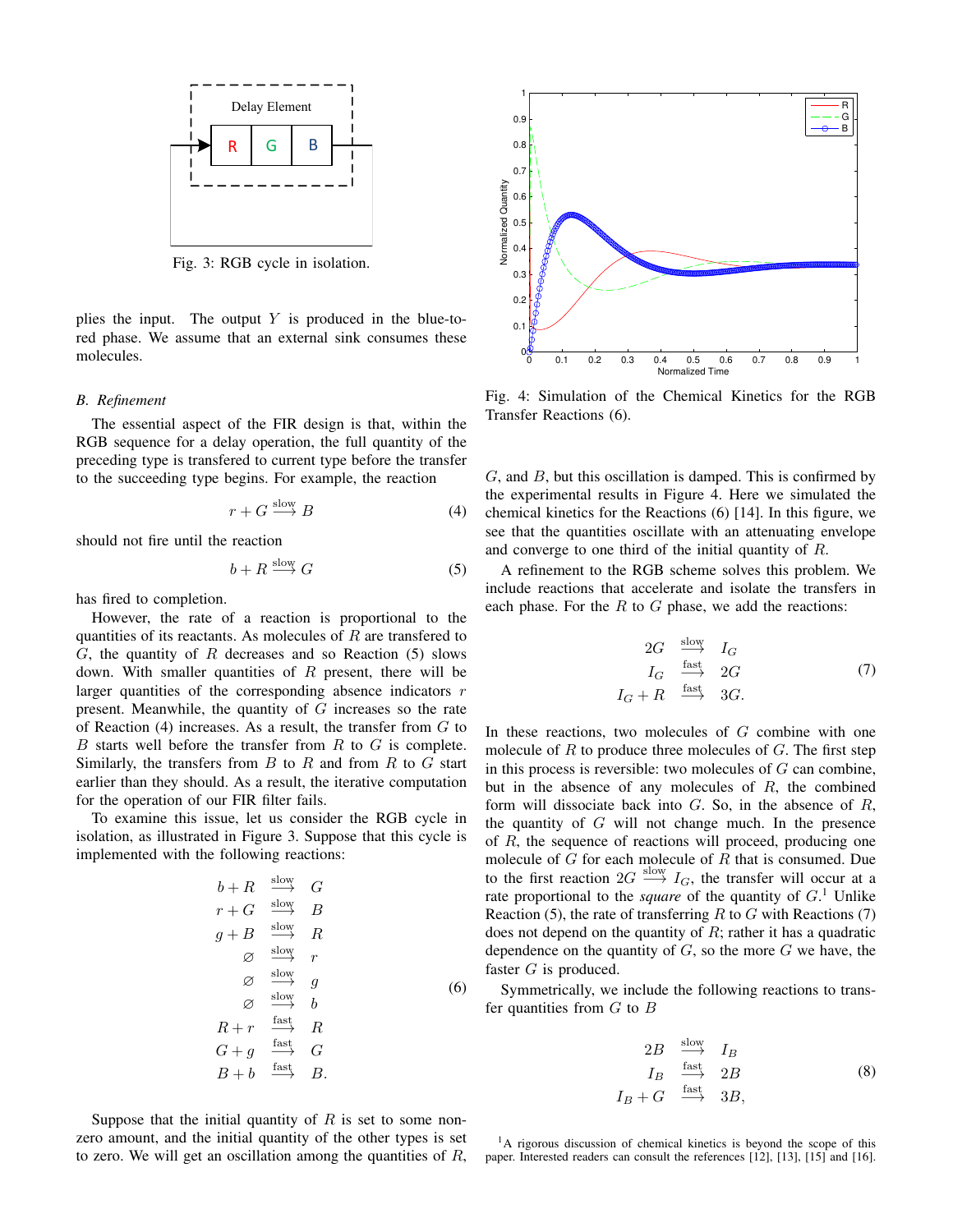

Fig. 5: Simulation of the Chemical Kinetics for the RGB transfers with the Reactions (7), (8), and (9).

and from  $B$  to  $R$ :

$$
2R \xrightarrow{\text{slow}} I_R
$$
  
\n
$$
I_R \xrightarrow{\text{fast}} 2R
$$
  
\n
$$
I_R + B \xrightarrow{\text{fast}} 3R.
$$
\n(9)

With the reactions  $(7)$ ,  $(8)$ , and  $(9)$ , we get the oscillatory behavior that we need: these reactions effectively speed up transfers between color categories as molecules in each category are "pulled" to the next one. Figure 5 shows a simulation of the chemical kinetics. We see that the quantities of  $R$ ,  $G$ , and  $B$  oscillate with constant amplitudes; there is no attenuation at all.

With these refinements, the full set of reactions for the moving average filter is:

$$
2R \xrightarrow{\text{slow}} I_R
$$
\n
$$
I_R \xrightarrow{\text{fast}} 2R
$$
\n
$$
I_R + X \xrightarrow{\text{fast}} A + C + 2R
$$
\n
$$
2G \xrightarrow{\text{slow}} I_G
$$
\n
$$
I_G \xrightarrow{\text{fast}} 2G
$$
\n
$$
I_G + R \xrightarrow{\text{fast}} 3G
$$
\n
$$
2B \xrightarrow{\text{slow}} I_B
$$
\n
$$
I_B \xrightarrow{\text{fast}} 2B
$$
\n
$$
I_B + G \xrightarrow{\text{fast}} 3B
$$
\n
$$
2Y \xrightarrow{\text{slow}} I_Y
$$
\n
$$
I_Y \xrightarrow{\text{fast}} 2Y
$$
\n
$$
I_Y + B \xrightarrow{\text{fast}} 3Y,
$$

$$
g + X \xrightarrow{\text{slow}} A + C
$$
  
\n
$$
2C \xrightarrow{\text{fast}} R
$$
  
\n
$$
2A \xrightarrow{\text{fast}} Y
$$
  
\n
$$
b + R \xrightarrow{\text{slow}} G
$$
  
\n
$$
r + G \xrightarrow{\text{slow}} B
$$
  
\n
$$
g + B \xrightarrow{\text{slow}} Y,
$$
  
\n
$$
\emptyset \xrightarrow{\text{slow}} r
$$
  
\n
$$
R + r \xrightarrow{\text{fast}} R
$$
  
\n
$$
Y + r \xrightarrow{\text{fast}} Y
$$
  
\n
$$
\emptyset \xrightarrow{\text{slow}} g
$$
  
\n
$$
G + g \xrightarrow{\text{fast}} G
$$
  
\n
$$
\emptyset \xrightarrow{\text{slow}} b
$$
  
\n
$$
B + b \xrightarrow{\text{fast}} B
$$
  
\n
$$
X + b \xrightarrow{\text{fast}} X.
$$
  
\n(12)

## III. GENERAL DSP SYSTEM SYNTHESIS

DSP systems are generally specified in terms of four basic modules: *fanout*, *scalar multiplication*, *addition*, and *delay elements*. We describe biomolecular constructs for these four modules. (These constructs are all generalizations of the concepts illustrated with the moving-average filter in the previous section.) We illustrate the general design method with a second detailed example, a biquad filter.

## *A. Scalar Multiplier*

Scalar multiplication performs the operation

$$
y = \frac{c_2}{c_1}x
$$

where  $c_1$  and  $c_2$  are constants. This operation is implemented by choosing reactions with the appropriate coefficients:

$$
c_1 X \longrightarrow c_2 Y. \tag{13}
$$

Every time this reaction fires,  $c_1$  molecules of  $X$  get transfered to  $c_2$  molecules of Y. Once the reaction has fired to completion, i.e., fully consumed all molecules of  $X$ , the requisite operation of scalar multiplication is complete.

## *B. Adder*

Addition performs the operation

$$
y = x_1 + x_2.
$$

This operation is implemented by choosing several reactions with the same product:

$$
\begin{array}{rcl}\nX_1 & \longrightarrow & Y \\
X_2 & \longrightarrow & Y.\n\end{array} \tag{14}
$$

Once both reactions have fired to completion, the quantity of Y will be the former quantity of  $X_1$  plus the former quantity of  $X_2$ .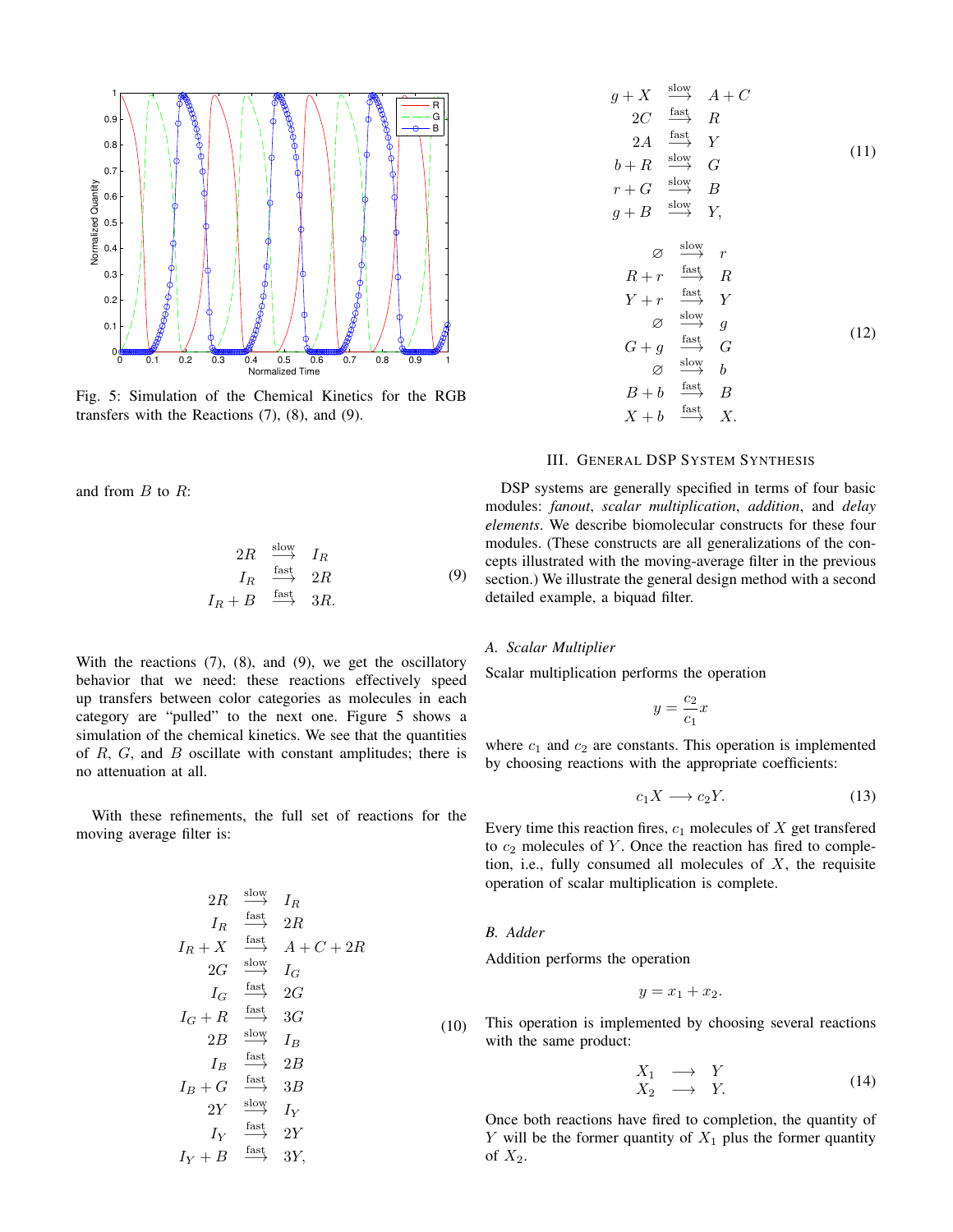## *C. Fanout*

The fanout operation duplicates quantities. It is implemented by choosing a reaction producing several different products from a single reactant:

$$
X \longrightarrow Y_1 + Y_2. \tag{15}
$$

Once this reaction has fired to completion, both the quantity of  $Y_1$  and the quantity of  $Y_2$  will be equal to the former quantity of  $X$ .

A *transfer module* is a special case of fanout module. It simply transfers a molecular quantity from one type to another:

$$
X \longrightarrow Y. \tag{16}
$$

Transfer modules are used to resolve type assignment conflicts.

## *D. Delay Element*

A delay element in an electronic DSP system stores a signal across successive clock cycles. It is implemented by clocked memory. Our scheme for biomolecular computation has no clock, of course. The system is completely asynchronous with variable rates. Yet we still seek to implement delay operations. We do so using "self-timed" operations based on a threephase handshaking protocol that transfers quantities between molecular types based on the absence of other types. This is the three-phase scheme discussed for the moving-average filter in Section II.

Every delay element  $DE_i$  in a DSP specification is assigned three molecular types  $R_i$ ,  $G_i$  and  $B_i$ . The following reactions implement the delay operation:

Phase 1 reactions:

$$
b + R_i \xrightarrow{\text{slow}} G_i
$$
  
\n
$$
2G_i \xrightarrow{\text{slow}} I_{G,i}
$$
  
\n
$$
I_{G,i} \xrightarrow{\text{fast}} 2G_i
$$
  
\n
$$
I_{G,i} + R_i \xrightarrow{\text{fast}} 3G_i
$$
  
\n
$$
Y \xrightarrow{\text{collect}} \varnothing
$$

Phase 2 reactions:

$$
r + G_i \xrightarrow{\text{slow}} B_i
$$
  
\n
$$
2B_i \xrightarrow{\text{slow}} I_{B,i}
$$
  
\n
$$
I_{B,i} \xrightarrow{\text{fast}} 2B_i
$$
  
\n
$$
I_{B,i} + G_i \xrightarrow{\text{fast}} 3B_i
$$
  
\n
$$
\varnothing \xrightarrow{\text{inject}} X
$$
  
\n(18)

Phase 3 reactions:

$$
g + B_i \xrightarrow{\text{slow}} \text{Computations}
$$
  
\n
$$
2R_j \xrightarrow{\text{slow}} I_{R,j}
$$
  
\n
$$
I_{R,j} \xrightarrow{\text{fast}} 2R_j
$$
  
\n
$$
I_{R,j} + B_i \xrightarrow{\text{fast}} \text{Computations} + 2R_j
$$
  
\nComputations  $\xrightarrow{\text{fast}} R_j$ . (19)

A computation cycle, in which an input value is accepted and an output value is computed, completes in three phases. In each phase the signals are transfered from molecular types in one color category to the next. Computations are carried out



Fig. 6: The three-phase transfer scheme.

in Phase 3, during the transfer from blue to red. The transfer diagram is shown in Figure 6. The computation reactions fire much faster than the transfer reactions, therefore  $R_i$  molecules are immediately produced from  $B_i$  molecules. Note that  $R_i$ molecules produced in Phase 3 will be a red type of any succeeding delay element  $DE_j$  along the signal path from  $DE_i$ .

The following reactions generate the absence indicators types.

$$
\begin{array}{ccc}\n\varnothing & \xrightarrow{\text{slow}} & r \\
R_i + r & \xrightarrow{\text{fast}} & R_i \\
Y + r & \xrightarrow{\text{fast}} & Y \\
\varnothing & \xrightarrow{\text{slow}} & g \\
G_i + g & \xrightarrow{\text{fast}} & G_i \\
\varnothing & \xrightarrow{\text{slow}} & b \\
B_i + b & \xrightarrow{\text{fast}} & B_i \\
X + b & \xrightarrow{\text{fast}} & X\n\end{array} \tag{20}
$$

The absence indicators  $r$ ,  $g$  and  $b$  are continuously and slowly generated. However, they only persist in the absence of the corresponding color-coded signal molecules, since they are quickly consumed by the signal molecules if these are present. This feature assures that so long as any reaction in a given phase has not fired to completion, the succeeding phase cannot begin.

There are only these three absence indicators  $r$ ,  $g$  and  $b$ , regardless of the number of delay elements. Through these common absence indicators, the corresponding phases of *all* delay elements are synchronized: all the delay elements must wait for each to complete its current phase before they can all move to the next phase.

## *E. Example of an Biquad filter*

We illustrate our synthesis method with a second example. Biquad filters are basic building blocks of modern DSP systems [10]. A biquad filter is shown in Figure 7 and the corresponding molecular types are labeled in Figure 8. This infinite impulse response (IIR) filter is realized by the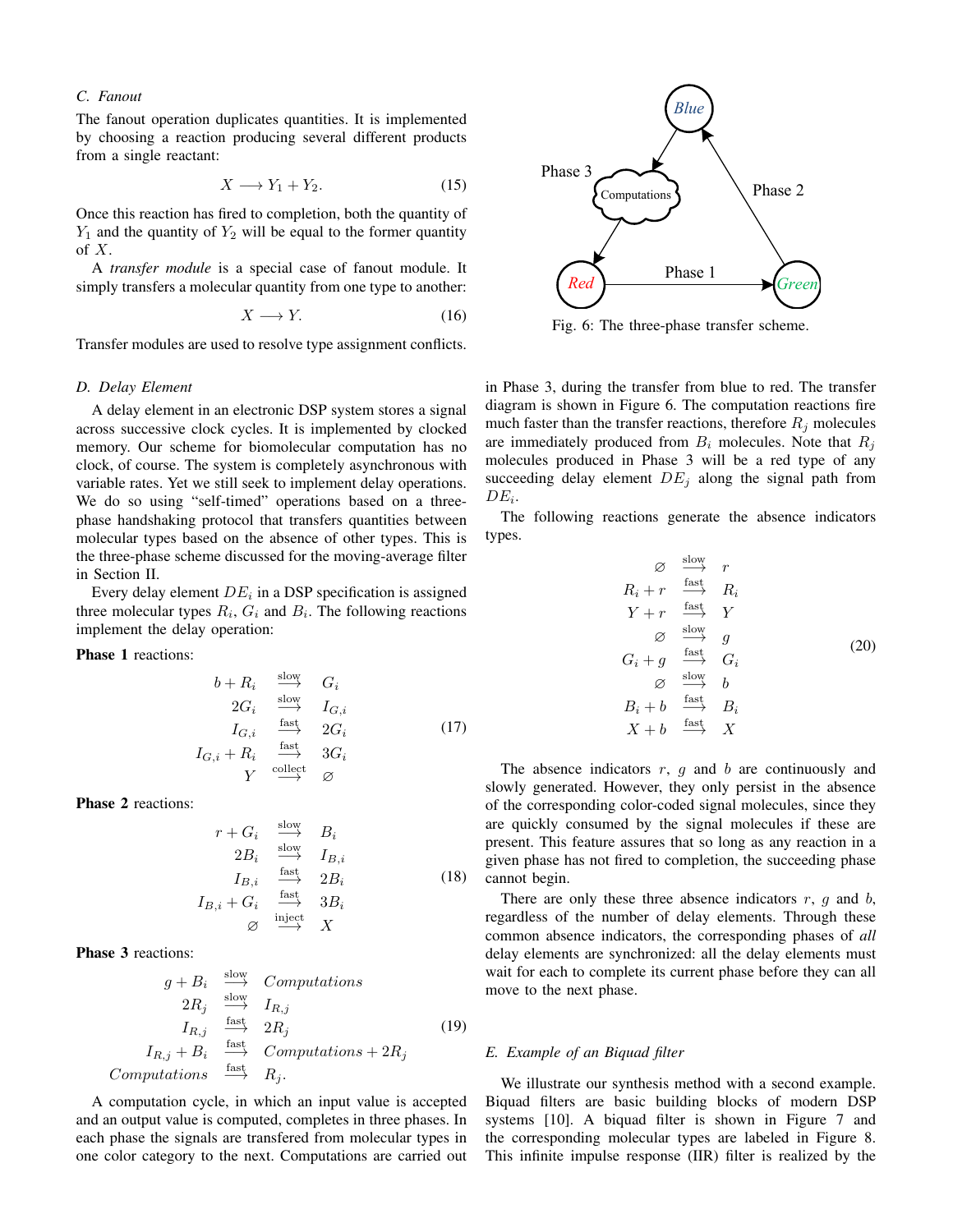following reactions:

$$
b + R_1 \xrightarrow{\text{slow}} G_1
$$
  
\n
$$
2G_1 \xrightarrow{\text{slow}} I_{G1}
$$
  
\n
$$
I_{G1} \xrightarrow{\text{fast}} 2G_1
$$
  
\n
$$
I_{G1} + R_1 \xrightarrow{\text{fast}} 3G_1
$$
  
\n
$$
b + R_2 \xrightarrow{\text{slow}} G_2
$$
  
\n
$$
2G_2 \xrightarrow{\text{slow}} I_{G2}
$$
  
\n
$$
I_{G2} \xrightarrow{\text{fast}} 2G_2
$$
  
\n
$$
I_{G2} + R_2 \xrightarrow{\text{fast}} 3G_2,
$$
  
\n(21)

 $r + G_1$ 

 $I_{B1} + G_1$ 

 $I_{B2} + G_2$ 

 $r + G_2$ 

 $2B<sub>2</sub>$ 

 $\mathcal{I}_{B2}$ 

 $2B_1$ 

 $I_{B1}$ 

slow

slow

fast

fast

slow

 $\xrightarrow{\text{fast}}$ 

fast

 $\overset{\text{slow}}{\longrightarrow} B_2$ 

 $B_1$ 

 $I_{B1}$ 

 $2B_1$ 

 $3B_1$ 

(22)

 $I_{B2}$ 

 $2B<sub>2</sub>$ 

 $3B_2$ 



Fig. 8: Biquad filter in a three-phase configuration.

The absence indicator reactions are:

$$
g + B_1 \xrightarrow{\text{slow}} R_2 + F + C
$$
  
\n
$$
2R_2 \xrightarrow{\text{fast}} I_{R2}
$$
  
\n
$$
I_{R2} \xrightarrow{\text{fast}} 2R_2
$$
  
\n
$$
I_{R2} + B_1 \xrightarrow{\text{fast}} 3R_2 + F + C
$$
  
\n
$$
g + B_2 \xrightarrow{\text{slow}} H + E
$$
  
\n
$$
2Y \xrightarrow{\text{fast}} I_Y
$$
  
\n
$$
I_Y + B_2 \xrightarrow{\text{fast}} 2Y + H + E
$$
  
\n
$$
g + X \xrightarrow{\text{slow}} R_1 + A
$$
  
\n
$$
I_Y + X \xrightarrow{\text{fast}} 2Y + R_1 + A
$$
  
\n
$$
2R_1 \xrightarrow{\text{slow}} I_{R1}
$$
  
\n
$$
I_{R1} \xrightarrow{\text{fast}} 2R_1
$$
  
\n
$$
I_{R1} + X \xrightarrow{\text{fast}} 3R_1 + A,
$$

$$
\begin{array}{rcl}\n\varnothing & \xrightarrow{\text{slow}} & r \\
R_1 + r & \xrightarrow{\text{fast}} & R_1 \\
R_2 + r & \xrightarrow{\text{fast}} & R_2 \\
Y + r & \xrightarrow{\text{fast}} & Y \\
\varnothing & \xrightarrow{\text{slow}} & g \\
G_1 + g & \xrightarrow{\text{fast}} & G_1 \\
G_2 + g & \xrightarrow{\text{fast}} & G_2 \\
\varnothing & \xrightarrow{\text{slow}} & b \\
B_1 + b & \xrightarrow{\text{fast}} & B_1 \\
B_2 + b & \xrightarrow{\text{fast}} & B_2 \\
X + b & \xrightarrow{\text{fast}} & X.\n\end{array}
$$
\n
$$
(25)
$$

## IV. SYNTHESIS FLOW

We present guidelines for an automated synthesis flow. The DSP system is represented by a block diagram  $G(V, E)$ , where the vertex set  $V$  represents basic modules – scalar multiplication, addition, fanout and delay element – and the edge set  $E$  represents connections. Each edge  $e_i$  is assigned a molecular type. The quantity of this type represents the signal flowing through  $e_i$ . The types are assigned as follows:

1) Each delay element  $DE_i \in V$  is assigned three colorcoded molecular types  $R_i$ ,  $G_i$  and  $B_i$ . Here  $R_i$  corresponds to the input edge,  $G_i$  is the internal storage molecule type, and  $B_i$  corresponds to the output edge.

$$
6A \xrightarrow{\text{fast}} Y
$$
  
\n
$$
6C \xrightarrow{\text{fast}} Y
$$
  
\n
$$
6E \xrightarrow{\text{fast}} Y
$$
  
\n
$$
6F \xrightarrow{\text{fast}} X
$$
  
\n
$$
6H \xrightarrow{\text{fast}} X
$$
  
\n(24)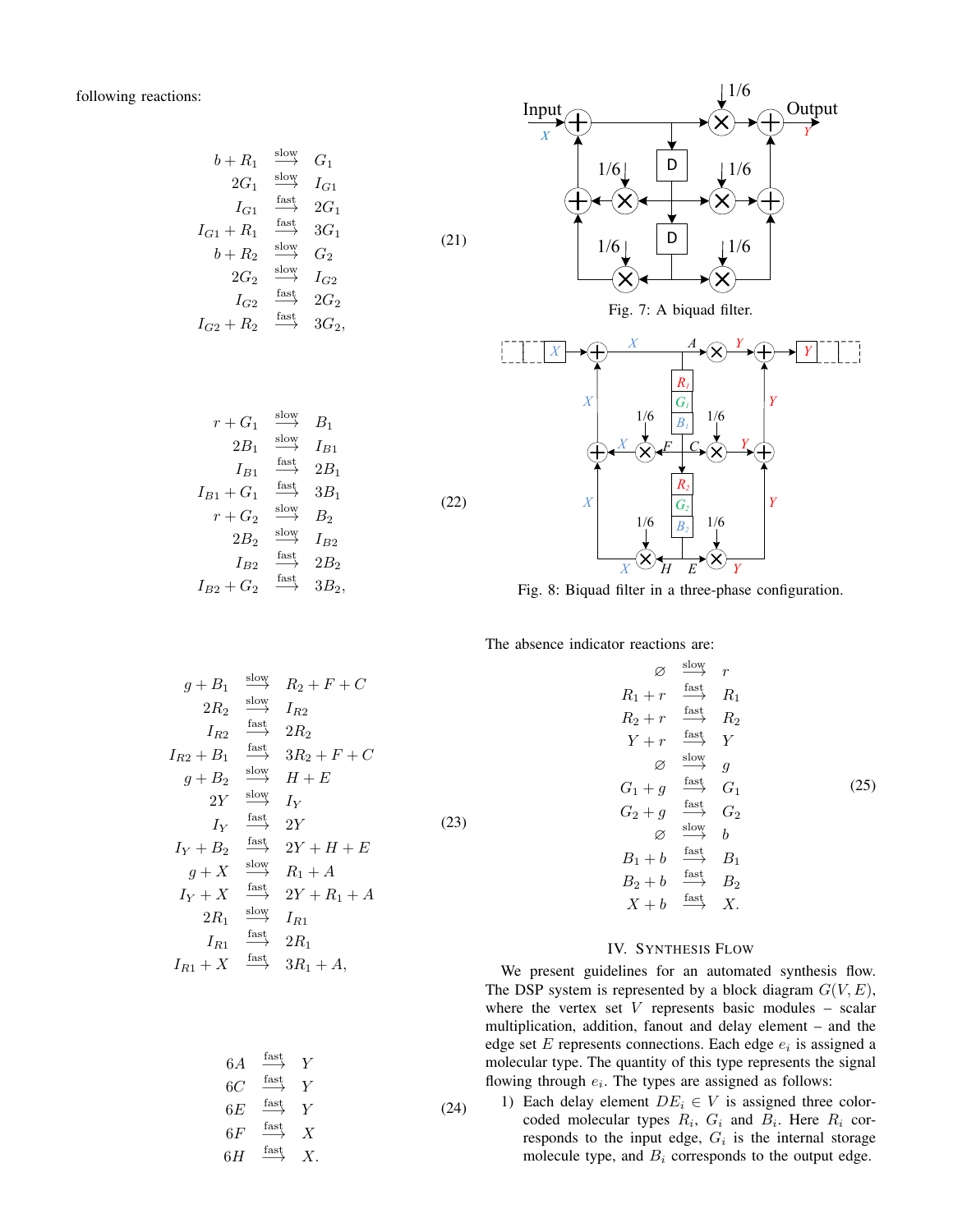

Fig. 9: An example of molecular type assignment. Transfer modules are denoted by a circle with letter "T".

- 2) The system input and output are assigned types  $X$  and  $Y$ , respectively. (For simplicity, we only consider systems with a single input and a single output. However, the method easily generalizes to systems with multiple inputs and outputs.)
- 3) The incoming edges of each adder are assigned the same molecular type. With all the inputs assigned the same type, the system implicitly performs an addition operation: each reaction produces a quantity that is added to the sum.
- 4) If there are assignment conflicts, transfer modules are included. For instance, if an adder has been assigned two conflicting types  $T_1$  and  $T_2$ , say because its inputs are from different delay operations, then a transfer reaction is included:

$$
T_1 \xrightarrow{\text{fast}} T_2.
$$

This reaction transfers the quantity of  $T_1$  to  $T_2$ .

- 5) Next, if there any unassigned edges, these are assigned arbitrary molecular types (without creating conflicts).
- 6) With all edges assigned non-conflicting molecular types, reactions are generated for each vertex according to the template of reactions (13) to (19).
- 7) Finally, the absence indicator reaction set (20) is included. (Note that there is a single type  $r$ , a single type g and single type b for the entire system, regardless of the number of delay elements.)

Figure 9 shows an example of transfer modules. Figure 9a shows a simple filter for time-interleaved input data. It contains two delay elements. Since these two delay elements are directly connected, a transfer module is included for converting  $B_1$  to  $R_2$ . Similarly, a second transfer module is included for transferring  $B_2$  to Y, the molecular type for the adder. These molecular type assignments are shown in Figure 9b.

## V. SIMULATION RESULTS

We present simulation results for our biomolecular implementations of the two-tap moving-average and biquad filters, discussed in Sections II and III. We used Gillespie's stochastic simulation algorithm (SSA) [12], [13]. It performs a Monte Carlo simulation of the chemical kinetics.



Fig. 10: Simulation results of moving average filter.



Fig. 11: Simulation results of biquad filter.

First, we performed simulations with a rate of 1 for "slow" and a rate of 100 for "fast." We generated 1000 trajectories and computed the mean values. The results for the two filters are plotted in Figures 10 and 11. The input for the movingaverage filter is a random sequence and for the biquad filter it is a step followed by several pulse stimuli. The figures show the quantity of the input and output – types  $X$  and  $Y$  respectively – as a function of computational cycles. A cycle begins when we supply input molecules. It completes once we remove all the output molecules. (We always allow sufficient time for each cycle to complete before initiating the next.) The figures show the theoretical output, i.e., an exact calculation of filtering of the input, with a solid line. They